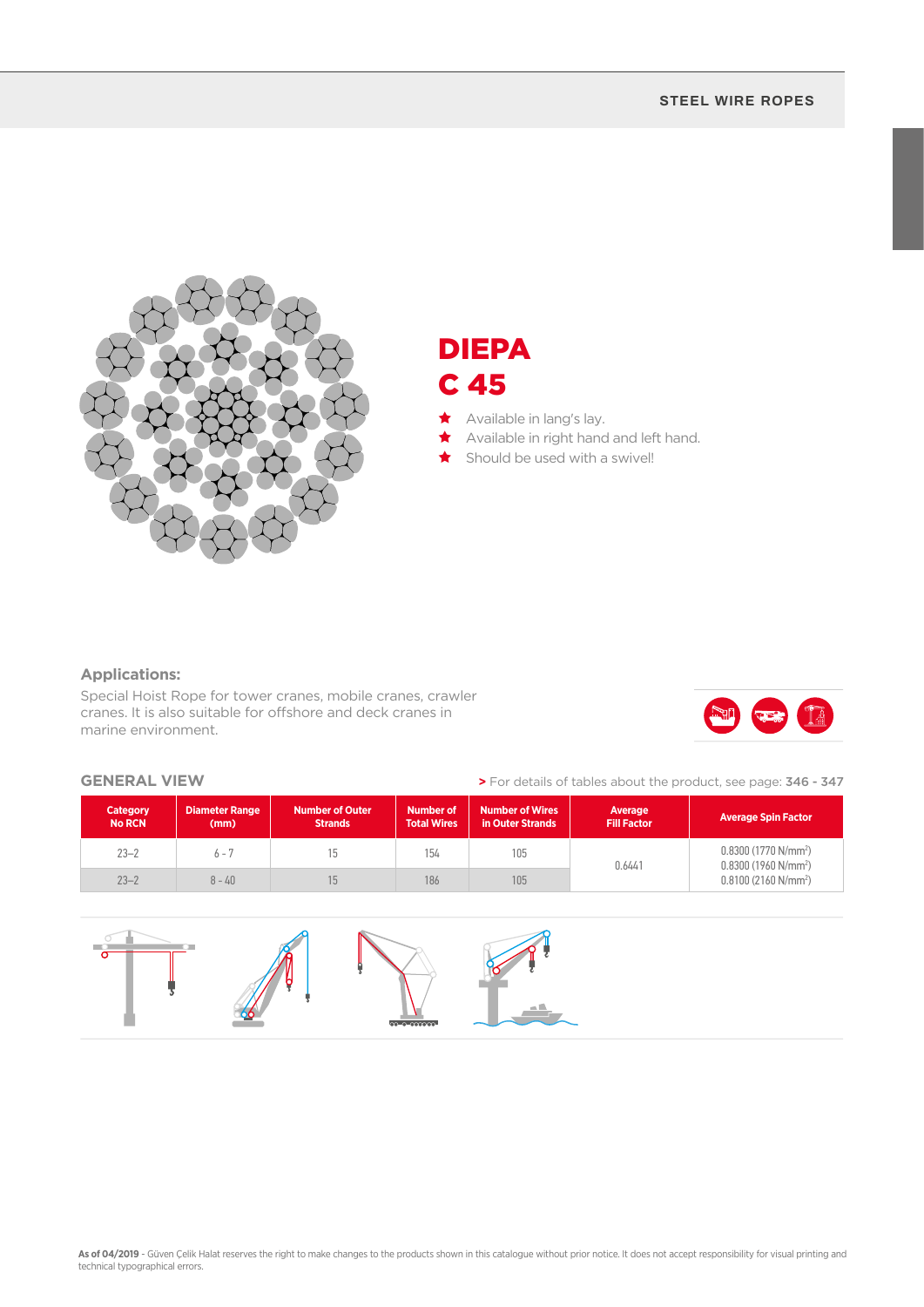





| <b>Rope Diameter</b> |              | <b>Minimum Breaking Force</b><br>1770 $N/mm^2$ |        |         | <b>Minimum Breaking Force</b><br>1960 N/mm <sup>2</sup> |        |         | <b>Minimum Breaking Force</b><br>2160 N/mm <sup>2</sup> |        |         | <b>Weight</b> |
|----------------------|--------------|------------------------------------------------|--------|---------|---------------------------------------------------------|--------|---------|---------------------------------------------------------|--------|---------|---------------|
| (mm)                 | (inch)       | (kN)                                           | (kp)   | (lbs)   | (kN)                                                    | (kp)   | (lbs)   | (KN)                                                    | (kp)   | (lbs)   | (kg/100 m)    |
| $\boldsymbol{6}$     |              | 26,80                                          | 2.650  | 5.800   | 29,60                                                   | 2.950  | 6.500   | 31,90                                                   | 3.200  | 7.000   | 17,00         |
|                      | 1/4          | 30,00                                          | 3.040  | 6.700   | 33,20                                                   | 3.370  | 7.400   | 35,70                                                   | 3.620  | 7.900   | 19,00         |
| 6.5                  |              | 31,40                                          | 3.150  | 6.900   | 34,80                                                   | 3.500  | 7.700   | 37,40                                                   | 3.800  | 8.300   | 20,00         |
| 7                    |              | 36,40                                          | 3.700  | 8.100   | 40,30                                                   | 4.100  | 9.000   | 43,40                                                   | 4.400  | 9.700   | 23,00         |
| $7.5\,$              |              | 41,80                                          | 4.200  | 9.200   | 46,30                                                   | 4.650  | 10.200  | 49,80                                                   | 5.050  | 11.100  | 26,00         |
|                      | 5/16         | 46,80                                          | 4.750  | 10.400  | 51,80                                                   | 5.280  | 11.600  | 55,80                                                   | 5.670  | 12.500  | 29,00         |
| $\, 8$               |              | 47,60                                          | 4.800  | 10.500  | 52,70                                                   | 5.350  | 11.700  | 56,60                                                   | 5.750  | 12.600  | 30,00         |
| 8.5                  |              | 53,70                                          | 5.400  | 11.900  | 59,50                                                   | 6.050  | 13.300  | 63,90                                                   | 6.450  | 14.200  | 34,00         |
| $\overline{9}$       |              | 60,20                                          | 6.100  | 13.400  | 66,70                                                   | 6.800  | 14.900  | 71,70                                                   | 7.250  | 15.900  | 38,00         |
| 9.5                  |              | 67,10                                          | 6.800  | 14.900  | 74,30                                                   | 7.550  | 16.600  | 79,90                                                   | 8.100  | 17.800  | 42,00         |
|                      | 3/8          | 67,40                                          | 6.850  | 15.100  | 74,70                                                   | 7.610  | 16.700  | 80,30                                                   | 8.170  | 18.000  | 42,00         |
| 10                   |              | 74,30                                          | 7.550  | 16.600  | 82,30                                                   | 8.350  | 18.400  | 88,30                                                   | 8.950  | 19.700  | 47,00         |
| 11                   |              | 89,90                                          | 9.100  | 20.000  | 99,60                                                   | 10.150 | 22.300  | 107,00                                                  | 10.850 | 23.900  | 56,00         |
|                      | 7/16         | 91,80                                          | 9.320  | 20.500  | 102,00                                                  | 10.360 | 22.800  | 109,00                                                  | 11.120 | 24.500  | 57,00         |
| 12                   |              | 107,00                                         | 10.850 | 23.900  | 119,00                                                  | 12.050 | 26,500  | 127,00                                                  | 12.950 | 28.500  | 67,00         |
|                      | 1/2          | 120,00                                         | 12.180 | 26.800  | 133,00                                                  | 13.530 | 29.800  | 143,00                                                  | 14.530 | 32.000  | 75,00         |
| 13                   |              | 126,00                                         | 12.750 | 28.100  | 139,00                                                  | 14.150 | 31.100  | 150,00                                                  | 15.200 | 33.500  | 79,00         |
| 14                   |              | 146,00                                         | 14.800 | 32.600  | 161,00                                                  | 16.450 | 36.200  | 173,00                                                  | 17.650 | 38.900  | 91,00         |
|                      | 9/16         | 152,00                                         | 15.420 | 33.900  | 168,00                                                  | 17.130 | 37.700  | 181,00                                                  | 18.390 | 40.500  | 95,00         |
| 15                   |              | 167,00                                         | 17.000 | 37.400  | 185,00                                                  | 18.850 | 41.500  | 199,00                                                  | 20.250 | 44.600  | 105,00        |
|                      | 5/8          | 187,00                                         | 19.040 | 41.900  | 207,00                                                  | 21.150 | 46.600  | 223,00                                                  | 22.710 | 50.000  | 117,00        |
| 16                   |              | 190,00                                         | 19.300 | 42.500  | 211,00                                                  | 21.450 | 47.200  | 227,00                                                  | 23.000 | 50.700  | 119,00        |
| 17                   |              | 215,00                                         | 21.800 | 48.000  | 238,00                                                  | 24.250 | 53.400  | 256,00                                                  | 26.000 | 57.300  | 135,00        |
| 18                   |              | 241,00                                         | 24.450 | 53.900  | 267,00                                                  | 27.200 | 59.900  | 287,00                                                  | 29.200 | 64.300  | 151,00        |
| 19                   |              | 268,00                                         | 27.250 | 60.000  | 297,00                                                  | 30.300 | 66.700  | 319,00                                                  | 32.500 | 71.600  | 168,00        |
|                      | 3/4          | 270,00                                         | 27.420 | 60.400  | 299,00                                                  | 30.460 | 67.100  | 321,00                                                  | 32.700 | 72.000  | 169,00        |
| 20                   |              | 297,00                                         | 30.200 | 66.500  | 329,00                                                  | 33.550 | 73.900  | 354,00                                                  | 36,000 | 79.300  | 186,00        |
| 21                   |              | 328,00                                         | 33.300 | 73.400  | 363,00                                                  | 37.000 | 81.500  | 390,00                                                  | 39.700 | 87.500  | 205,00        |
| 22                   |              | 360,00                                         | 36.550 | 80.500  | 398,00                                                  | 40.600 | 89.500  | 428,00                                                  | 43.600 | 96.100  | 225,00        |
|                      | 7/8          | 367,00                                         | 37.320 | 82.200  | 407,00                                                  | 41.470 | 91.400  | 437,00                                                  | 44.520 | 98.100  | 230,00        |
| 23                   |              | 393,00                                         | 39.950 | 88.000  | 435,00                                                  | 44.400 | 97.800  | 468,00                                                  | 47.650 | 105.000 | 246,00        |
| 24                   |              | 428,00                                         | 43.500 | 95.900  | 474,00                                                  | 48.350 | 106.500 | 509,00                                                  | 51.900 | 114.400 | 268,00        |
| 25                   |              | 464,00                                         | 47.200 | 104.000 | 514,00                                                  | 52.450 | 115.600 | 553,00                                                  | 56.300 | 124.100 | 291,00        |
|                      | $\mathbf{1}$ | 479,00                                         | 48.750 | 107.400 | 531,00                                                  | 54.170 | 119.400 | 571,00                                                  | 58.150 | 128.100 | 300,00        |
| $26\,$               |              | 502,00                                         | 51.050 | 112.500 | 556,00                                                  | 56.750 | 125.100 | 599,00                                                  | 60.900 | 134.200 | 315,00        |
| 27                   |              | 542,00                                         | 55.050 | 121.300 | 600,00                                                  | 61.200 | 134.900 | 646,00                                                  | 65.650 | 144.700 | 339,00        |
| 28                   |              | 583,00                                         | 59.250 | 130.600 | 645,00                                                  | 65.800 | 145.000 | 694,00                                                  | 70.650 | 155.700 | 365,00        |
|                      | 11/8         | 607,00                                         | 61.710 | 136.000 | 672,00                                                  | 68.560 | 151.100 | 723,00                                                  | 73.600 | 162.200 | 380,00        |
| 29                   |              | 625,00                                         | 63.550 | 140.100 | 692,00                                                  | 70.600 | 155.600 | 744,00                                                  | 75.750 | 166.900 | 391,00        |
| 30                   |              | 669,00                                         | 68.000 | 149.900 | 741,00                                                  | 75.550 | 166.500 | 796,00                                                  | 81.100 | 178.700 | 419,00        |
| 31                   |              | 714,00                                         | 72.600 | 160.000 | 791,00                                                  | 80.700 | 177.900 | 851,00                                                  | 86.600 | 190.900 | 447,00        |

**As of 04/2019** - Güven Çelik Halat reserves the right to make changes to the products shown in this catalogue without prior notice. It does not accept responsibility for visual printing and<br>technical typographical errors.